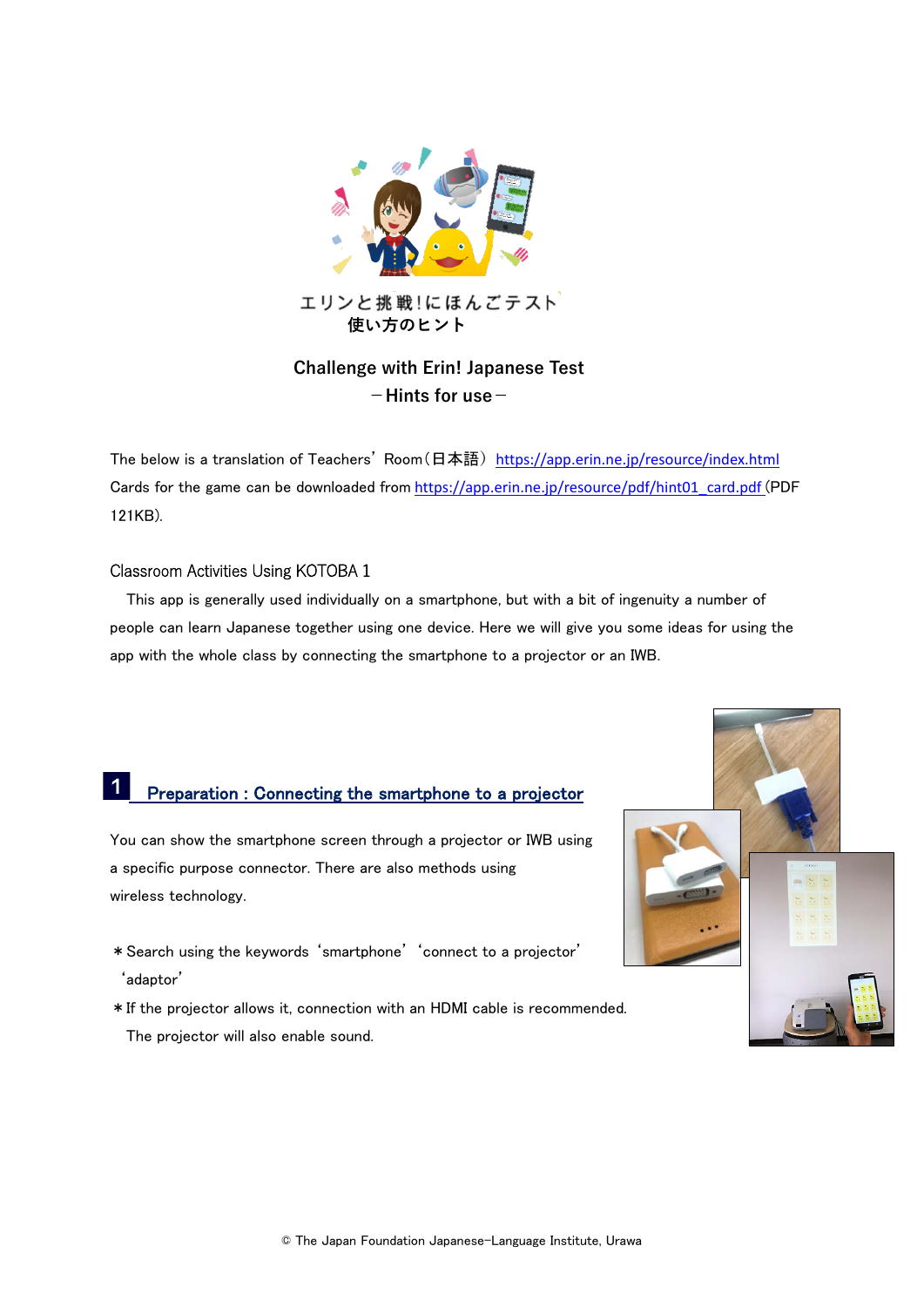#### Hints for use : Classroom activities using KOTOBA 1

#### What is KOTOBA 1?

This is a card game like Memory/Concentration, where players choose two identical cards from twelve cards. When the cards are matched, the meaning and the pronunciation of the words can be checked. By repeating them, students can memorise these everyday words in Japanese.

| ben.<br>c in      | w.<br><b>pri</b> |                        |                                              |
|-------------------|------------------|------------------------|----------------------------------------------|
| aaaa              | anan             | aaan<br>$\left\langle$ | KOTOBA <sub>1</sub>                          |
| mma               | nomul,           | <b>COOL</b>            | $4 - 1$                                      |
| <u>uman Banan</u> | <b>OK!</b>       |                        | がっこう<br>gakkoo<br>school                     |
|                   |                  |                        | $\blacktriangleleft$ 1)<br>Not<br>Memorized! |

Do you often play Memory in your country?

Try playing Kotoba 1 with the whole class using a projector.

- ① Ask students to say which cards make a pair
- ② Check the meaning of the words by looking and asking
- In  $(1)$ , students may respond variously in their own words with 'above' 'on the right' 'in the middle.'

Here's a question. When students respond with location words in this way, what should we do to enable them to express the location in Japanese?





Well, you could teach students the words 「上、真ん苧、下」and let them say them.

Yes, I think it's a good idea to revise words for expressing location. But the cards are lined up in 4x3 formation, so three words may not be enough...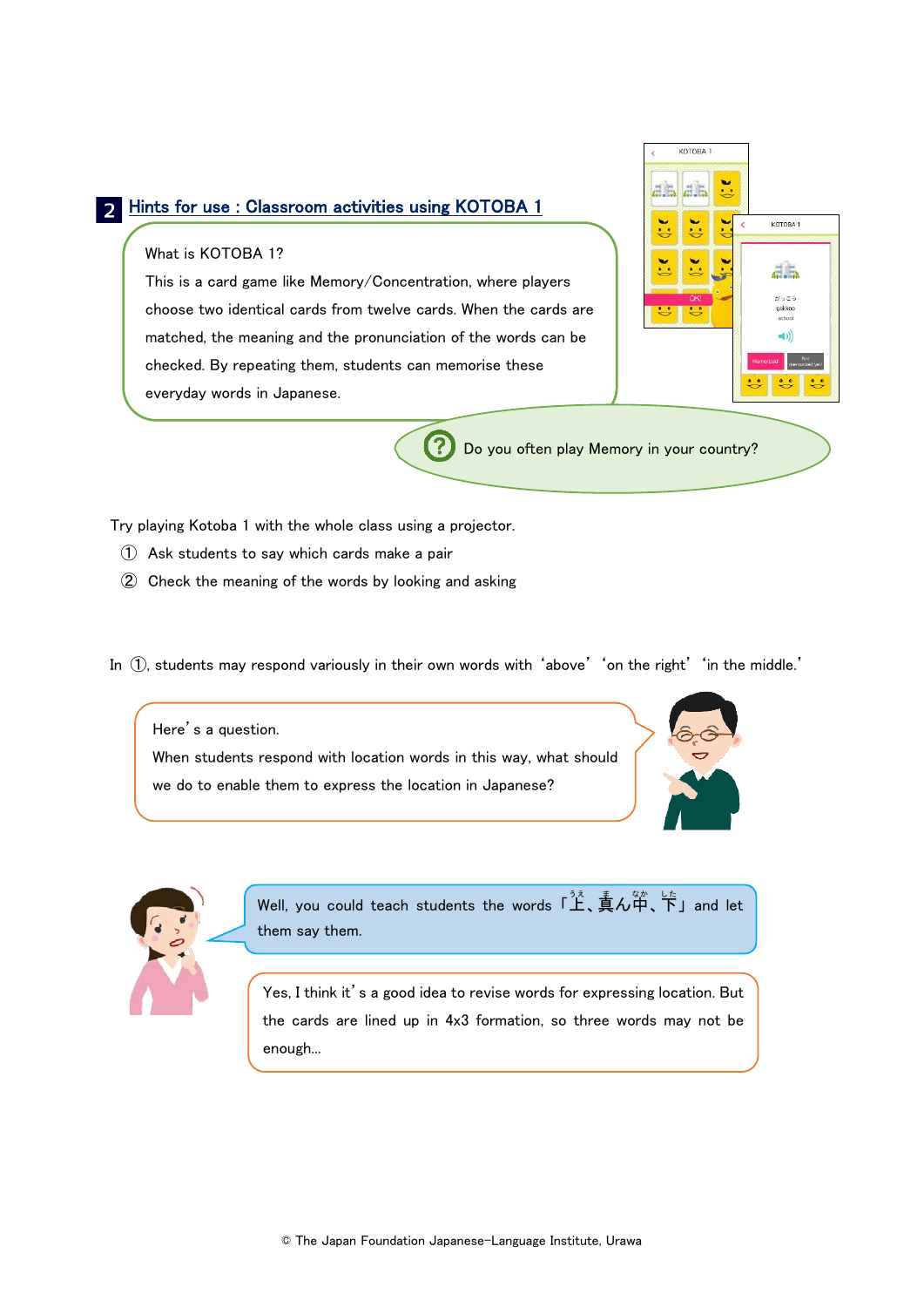How about teaching expressions like 「上から 2番旨の左」, and letting students say them?



That's a possibility. Location is expressed more exactly, and the 4x3 formation is conveyed. But it takes a bit too long to say when playing the game, and the language level may be too high for some students...



I think you should draw a 12 square grid with numbers on the whiteboard, as shown on the screen, and ask students to say the number corresponding to the card in Japanese.

Yes, of course. Numbers are short, and lower level students can also benefit from the practising them. But we need to be careful where we position the whiteboard, as the students will have to work hard turning to the right and left if the whiteboard is not close to the screen.



か お

 $\vec{\tau}_2$  $\overline{1}$ 

sh

 $\pm$ 

 $\Rightarrow$ 

I think we could give students a printout of a 12 square grid like the one on screen, and let them say the numbers in Japanese.

I think we could give students a printout of a 12 square grid like the one on screen, and let them say the numbers in Japanese.

It would be good if they had a printout, then they could look at it straight away. You could perhaps use letters, Œ, as well as numbers. We've prepared some cards,

so please try using them.



Make sure you don't lose track of the main purpose of the game, which is to learn everyday words, by focusing too much on expressing location.